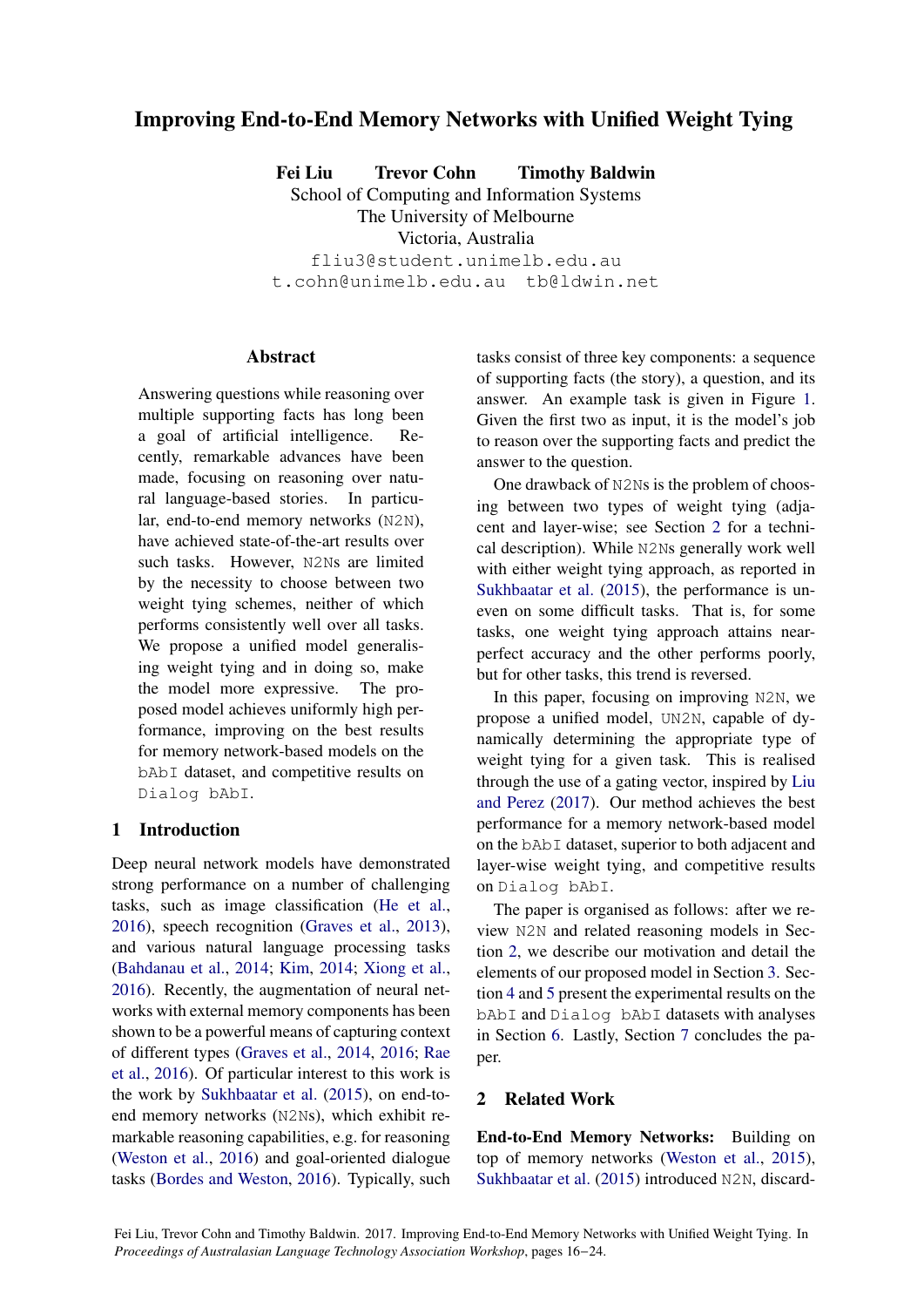Jeff went to the kitchen. Mary travelled to the hallway. Jeff picked up the milk. Jeff travelled to the bedroom. Jeff left the milk. Jeff went to the bathroom. Where is the milk now? A: bedroom Where is Jeff? A: bathroom Where was Jeff before the bedroom? A: kitchen

Figure 1: Example story, question and answer.

ing the memory position supervision and making the model trainable in an end-to-end fashion, through the advent of supporting memories and a memory access controller. Representations of the context sentences  $x_1, \ldots, x_n$  in the story are encoded using two sets of embedding matrices *A* and *C* (both of size  $d \times |V|$  where *d* is the embedding size and  $|V|$  the vocabulary size), and stored in the input and output memory cells  $m_1, \ldots, m_n$ and  $c_1, \ldots, c_n$ , each of which is obtained via  $m_i = A \Phi(x_i)$  and  $c_i = C \Phi(x_i)$ , where  $\Phi(\cdot)$ is a function that maps the input into a bag of dimension  $|V|$ . The input question *q* is encoded with another embedding matrix  $\mathbf{B} \in \mathbb{R}^{d \times |V|}$  such that  $u = B\Phi(q)$ . N2N utilises the question embedding *u* and the input memory representations *m<sup>i</sup>* to measure the relevance between the question and each supporting context sentence, resulting in a vector of attention weights:

$$
p_i = \text{softmax}(\boldsymbol{u}^\top \boldsymbol{m}_i) \tag{1}
$$

where softmax $(a_i) = \frac{e^{a_i}}{\sum_j e^{a_j}}$ . Once the attention weights have been computed, the memory access controller receives the response *o* in the form of a weighted sum over the output memory representations:

$$
\boldsymbol{o} = \sum_{i} p_i \boldsymbol{c}_i \tag{2}
$$

To enhance the model's ability to cope with more challenging tasks requiring multiple supporting facts from the memory, Sukhbaatar et al. (2015) further extended the model by stacking multiple memory layers (also known as "hops"), in which case the output of the  $k<sup>th</sup>$  hop is taken as input to the  $(k+1)$ <sup>th</sup> hop:

$$
\boldsymbol{u}^{k+1} = \boldsymbol{o}^k + \boldsymbol{u}^k \tag{3}
$$

Lastly, N2N predicts the answer to question *q* using a softmax function:

$$
\hat{\mathbf{y}} = \text{softmax}(\mathbf{W}(\mathbf{o}^K + \mathbf{u}^K))
$$
 (4)

$$
B \cdots A^{1} \longrightarrow A^{2} \longrightarrow A^{3} \qquad \begin{array}{|c|} \hline \cdots \text{ ADJ} \\ \hline \text{-LW} \end{array}
$$
\n
$$
C^{1} \longrightarrow C^{2} \longrightarrow C^{3} \cdots W^{\top}
$$

Figure 2: Illustration of the two types of weight tying mechanisms based on a N2N model with 3 hops. Lines and dashed lines indicate parameter sharing relationships between embedding matrices.

where  $\hat{y}$  is the predicted answer distribution,  $W \in \mathbb{R}^{|V| \times d}$  is a parameter matrix for the model to learn (note that in the context of bAbI tasks, answers are single words), and *K* is the total number of hops.

Current issues and motivation: In Sukhbaatar et al. (2015), two types of weight tying were explored for N2N, namely adjacent ("ADJ") and layer-wise ("LW"). With LW, the input and output embedding matrices are shared across different hops (i.e.,  $A^1 = A^2 = \ldots = A^K$  and  $C^1 = C^2 = \ldots = C^K$ , resembling RNNs. With  $ADJ$ , on the other hand, not only is the output embedding for a given layer shared with the corresponding input embedding (i.e.,  $A^{k+1} = C^k$ ), the answer prediction matrix *W* and question embedding matrix *B* are also constrained such that  $W^{\top} = C^{K}$  and  $B = A^{1}$ .

While both ADJ and LW work well, achieving comparable overall performance in terms of mean error over the 20 bAbI tasks, their performance on a subset of the tasks (i.e., tasks 3, 16, 17 and 19, as shown in Table 1) is inconsistent, with one performing very well, and the other performing poorly. Based on this observation, we propose a unified weight tying mechanism exploiting the benefits of both ADJ and LW, and capable of dynamically determining the best weight tying approach for a given task.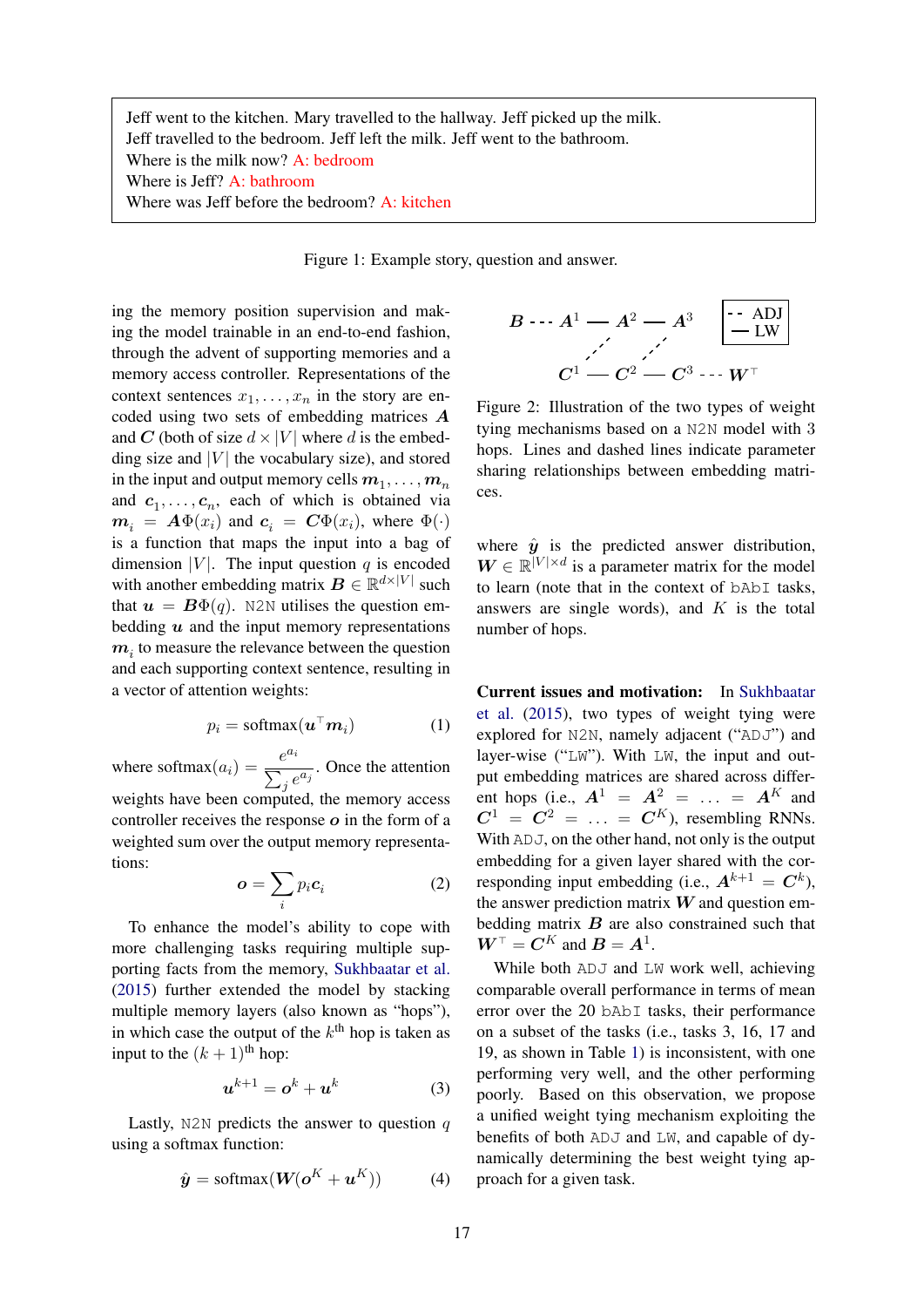| Task                     | N <sub>2N</sub> |       |  |  |
|--------------------------|-----------------|-------|--|--|
|                          | ADJ             | T.M   |  |  |
| 3: 3 supporting facts    | 90.7            | -97.9 |  |  |
| 16: basic induction      | 99.6            | 48.2  |  |  |
| 17: positional reasoning | 59.3            | 81.4  |  |  |
| 19: path finding         | 33.5            | 97.7  |  |  |

Table 1: Accuracy (%) reported in (Sukhbaatar et al., 2015) on a selected subset of the 20 bAbI 10k tasks. Note that performance in the LW column is obtained with a larger embedding size  $d =$ 100 and ReLU non-linearity applied to the internal state after each hop.

Related reasoning models: Gated End-to-End Memory Networks (GN2Ns) (Liu and Perez, 2017) are a variant of N2N with a simple yet effective gating mechanism on the connections between hops, allowing the model to dynamically regulate the information flow between the controller and the memory. Dynamic Memory Networks (DMNs) and its improved version (DMN+) employ RNNs to sequentially process contextual information stored in the memory. All these models have been shown to have competent reasoning capabilities over the bAbI dataset (Weston et al., 2016).

## 3 Proposed Model<sup>1</sup>

The key idea in this work is to let the model determine which type of weight tying mechanism it should rely on. Recall that there are two types: ADJ and LW. With ADJ, the input embedding  $(A^k)$ of the  $k^{\text{th}}$  hop is constrained to share the same parameters with the output embedding  $(C^{k-1})$  of the  $(k-1)$ <sup>th</sup> hop (i.e.,  $A^k = C^{k-1}$ ). In contrast, with LW, the same input/output embedding matrices are shared across different hops (i.e.,  $A^1$  =  $A^2 = \ldots = A^K$  and  $C^1 = C^2 = \ldots = C^K$ . To this end, we design a dynamic mechanism, allowing the model to decide on the preferred type of weight tying based on the input. Specifically, the key element in UN2N is that embedding matrices are constructed dynamically for each instance. This is in contrast to N2N and GN2N where the same embedding matrices are used for every input. UN2N, utilising a gating vector *z* (described in Equation (8)), constructs the embedding matrices (i.e.,  $A^k$ ,  $C^k$ ,  $B$  and  $W$ ) on the fly, influenced by the information carried by *z* regarding the input question  $u^0$  as well as the context sentences in the story  $m_t$ :

$$
\boldsymbol{A}^{k+1} = \boldsymbol{A}^k \odot \boldsymbol{z} + \boldsymbol{C}^k \odot (\boldsymbol{1} - \boldsymbol{z}) \tag{5}
$$

$$
\boldsymbol{C}^{k+1} = \boldsymbol{C}^k \odot \boldsymbol{z} + \tilde{\boldsymbol{C}}^{k+1} \odot (\boldsymbol{1} - \boldsymbol{z}) \qquad (6)
$$

where  $\odot$  is the column element-wise multiplication operation, and  $\tilde{C}^{k+1}$  the unconstrained embedding matrix. We further define  $A^1 = \tilde{A}^1$ and  $C^1 = \tilde{C}^1$ , where  $\tilde{A}^1$  and  $\tilde{C}^1$  are the unconstrained embedding matrices for hop 1. As shown in Equation (5), the input embedding matrix  $A^{k+1}$ for the  $(k + 1)$ <sup>th</sup> hop is composed of a weighted sum of the input and output embedding matrix  $A^k$ and  $C^k$  for the  $k^{\text{th}}$  hop, resembling LW and ADJ, respectively. The summation is weighted by the gating vector  $z$ .  $C^{k+1}$  is constructed in a similar fashion. Ultimately, the larger the values of the elements of *z*, the more UN2N leans towards LW. Conversely, smaller *z* values indicate an inclination for ADJ.

Another key to this approach is the gating vector *z*, which is formulated to incorporate knowledge informative to the choice of the weight tying scheme. Here, we take inspiration from gated endto-end memory networks ("GN2N": Liu and Perez (2017)), where a gating mechanism is learned in an end-to-end fashion to regulate the information flow between memory hops. In GN2N, the gate value  $T^k(u^k)$  depends only on the input to the  $k^{\text{th}}$ hop  $u^k$ , whereas in this work, we further condition the determination of the weight tying approach on the story (or memory). Concretely, similarly to DMN and DMN+, we encode the story by first reading the memory one step at a time with a GRU:

$$
h_{t+1} = \text{GRU}(m_t, h_t) \tag{7}
$$

where *t* is the current time step and  $m<sub>t</sub>$  is the context sentence in the story at time *t*. Then, the last hidden state  $h_T$  of the GRU is taken to be the representation of the story.<sup>2</sup> Next,  $z$  is defined to be a vector of dimension *d*:

$$
z = \sigma \left( W_z \begin{bmatrix} u^0 \\ h_T \end{bmatrix} + b_z \right) \tag{8}
$$

where  $W_z$  is a weight matrix,  $b_z$  a bias term , $\sigma$ the sigmoid function and  $\begin{bmatrix} u^0 \\ u^1 \end{bmatrix}$  $h_{\overline{I}}$  $\overline{1}$ the concatenation

<sup>&</sup>lt;sup>1</sup>For better readability, a summary table of notations used in this paper is in Table 2.

<sup>&</sup>lt;sup>2</sup>We also performed additional experiments with a bidirectional GRU over the memory as in Xiong et al. (2016), but did not observe any performance gain.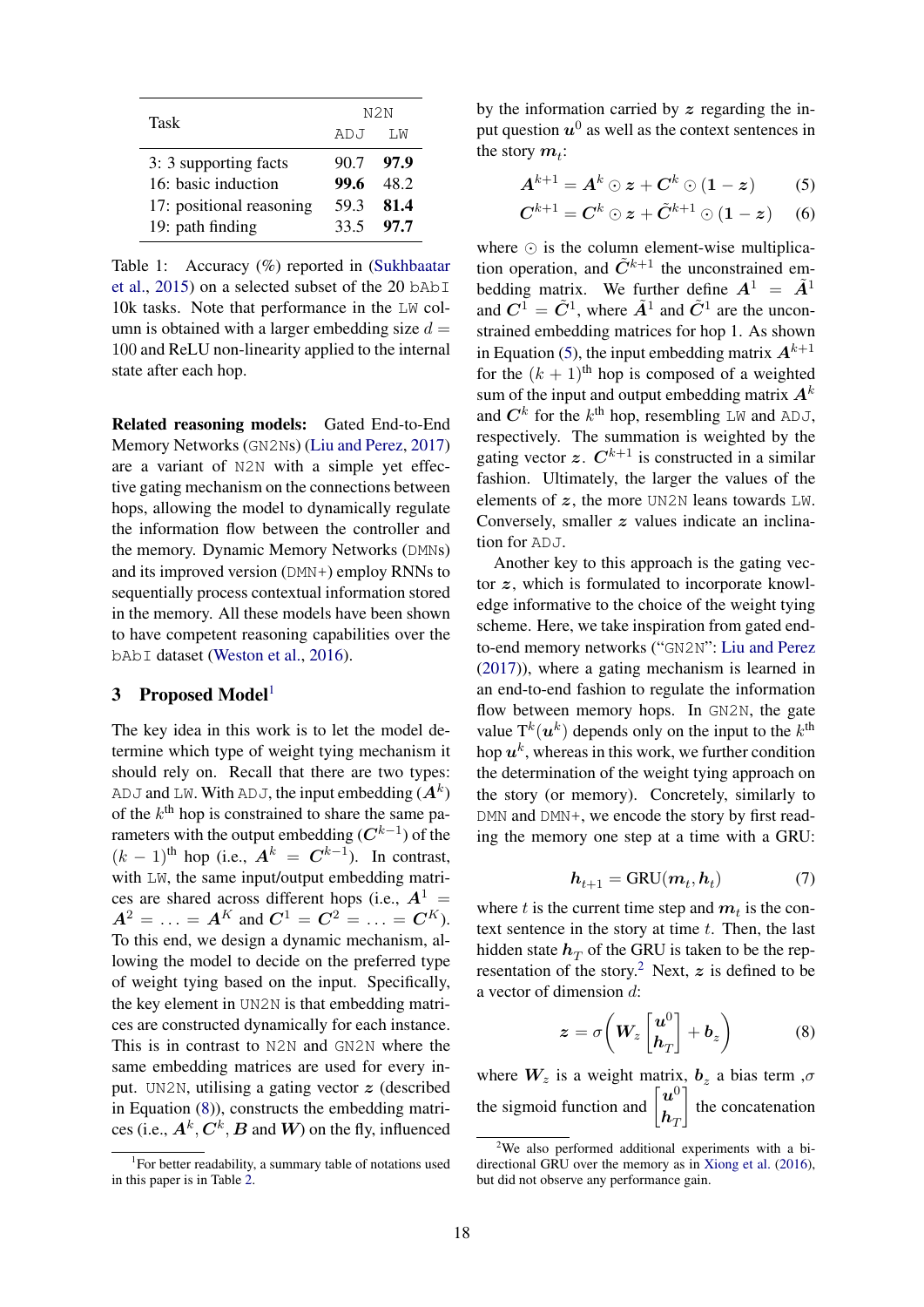| Var.                                                    | Description                                                                  | Dim.                        |
|---------------------------------------------------------|------------------------------------------------------------------------------|-----------------------------|
| d.                                                      | Dimensionality of embeddings                                                 | $\mathbb R$                 |
| V                                                       | Vocabulary size                                                              | $\mathbb R$                 |
| $\frac{\boldsymbol{m}_{i}^{k}}{\boldsymbol{c}_{i}^{k}}$ | Input memory embedding of the $i^{th}$ context sentence at the $k^{th}$ hop  | $\mathbb{R}^d$              |
|                                                         | Output memory embedding of the $i^{th}$ context sentence at the $k^{th}$ hop | $\mathbb{R}^d$              |
|                                                         | Question embedding at the $k^{th}$ hop                                       | $\mathbb{R}^d$              |
| $\bm{o}^k$                                              | Weighted output embedding at the $k^{th}$ hop                                | $\mathbb{R}^d$              |
| $\boldsymbol{z}$                                        | Gating vector to dynamically determine the type of weight tying              | $\mathbb{R}^d$              |
| $\bm{h}_t$                                              | Hidden GRU representation of processed memory at step $t$                    | $\mathbb{R}^d$              |
| $\bm{b}_z$                                              | Bias term for computing $z$                                                  | $\mathbb{R}^d$              |
| $A^k$                                                   | Embedding matrix for input memory cell at the $k^{th}$ hop                   | $\mathbb{R}^{d\times V }$   |
| $\boldsymbol{C}^k$                                      | Embedding matrix for output memory cell at the $k^{th}$ hop                  | $\mathbb{R}^{d \times  V }$ |
| $\tilde{\bm{A}}^k$                                      | Unconstrained embedding matrix for input memory cell at the $k^{th}$ hop     | $\mathbb{R}^{d \times  V }$ |
| $\tilde{C}^k$                                           | Unconstrained embedding matrix for output memory cell at the $k^{th}$ hop    | $\mathbb{R}^{d \times  V }$ |
| $\bm{B}$                                                | Embedding for question at the $1^{st}$ hop                                   | $\mathbb{R}^{d \times  V }$ |
| $\boldsymbol{W}$                                        | Weight matrix for the classifier at the last $(K^{th})$ hop                  | $\mathbb{R}^{ V  \times d}$ |
| $\boldsymbol{W_{z}}$                                    | Weight matrix for computing $z$                                              | $\mathbb{R}^{d \times 2d}$  |
| $\bm{H}$                                                | Weight matrix for linear transformation between hops                         | $\mathbb{R}^{d \times d}$   |

Table 2: Notation summary.

of  $u^0$  and  $h_T$ . Essentially, the gating vector z is now dependent on not only the question  $u^0$ , but also the context sentences in the memory encoded in  $h_T$ . Note that the gating vector  $z$  can be replaced by a gating scalar *z*, but we choose to use a vector for more fine-grained control as in LSTMs (Hochreiter and Schmidhuber, 1997) and GRUs (Cho et al., 2014).

To simplify the model, we constrain *B* and  $W^{\top}$  to share the same parameters as  $A^1$  and  $C^K$ . Moreover, following Sukhbaatar et al. (2015), we add a linear mapping  $H \in \mathbb{R}^{d \times d}$  to the update connection between memory hops, but in our case, down-weight it by  $1 - z$ , resulting in:

$$
\boldsymbol{u}^{k+1} = \boldsymbol{o}^k + (\boldsymbol{H} \odot (\boldsymbol{1} - \boldsymbol{z})) \boldsymbol{u}^k \qquad (9)
$$

Regularisation: In order to prevent the input and output embedding matrices  $A^k$  and  $C^k$  from being dominated by the unconstrained embedding matrices, it is necessary to restrain the magnitude of the values in  $\tilde{A}^1$  and  $\tilde{C}^k$ . Therefore, in addition to the cross entropy loss over *N* training instances:

$$
\mathcal{L} = \sum_{N} \text{CrossEntropy}(\boldsymbol{y}, \hat{\boldsymbol{y}}) \qquad (10)
$$

where  $y$  and  $\hat{y}$  are the true and predicted answer, we enforce a regularisation penalty and formulate the new objective function as:

$$
\mathcal{L}' = \mathcal{L} + \lambda \cdot (||\tilde{A}^1||_2^2 + \sum_k ||\tilde{C}^k||_2^2)
$$
 (11)

Model implementation: we implement UN2N with TensorFlow (Abadi et al., 2015) and the code is available at https://github.com/ liufly/umemn2n.

### 4 QA **bAbI** Experiments

In this section, the experimental setup is detailed, followed by the results.

#### 4.1 Experimental Setup

Dataset: We evaluate the proposed model over the bAbI dataset (Weston et al., 2016) (v1.2), featuring 20 different natural-language-based reasoning tasks in the form of: (1) a list of supporting statements  $(x_1, \ldots, x_n)$ ; (2) a question (*q*); and (3) the answer (*y*, typically a single word or short phrase). Each task in bAbI is synthetically generated with a distinct emphasis on a specific type of reasoning. In order to predict the desired answer, the model is required to locate (or focus on) the relevant context sentences among irrelevant distractors in the memory. As with N2N, our model can be trained in a fully end-to-end fashion and requires only the answers themselves as the supervision signal. The dataset comes in two sizes, with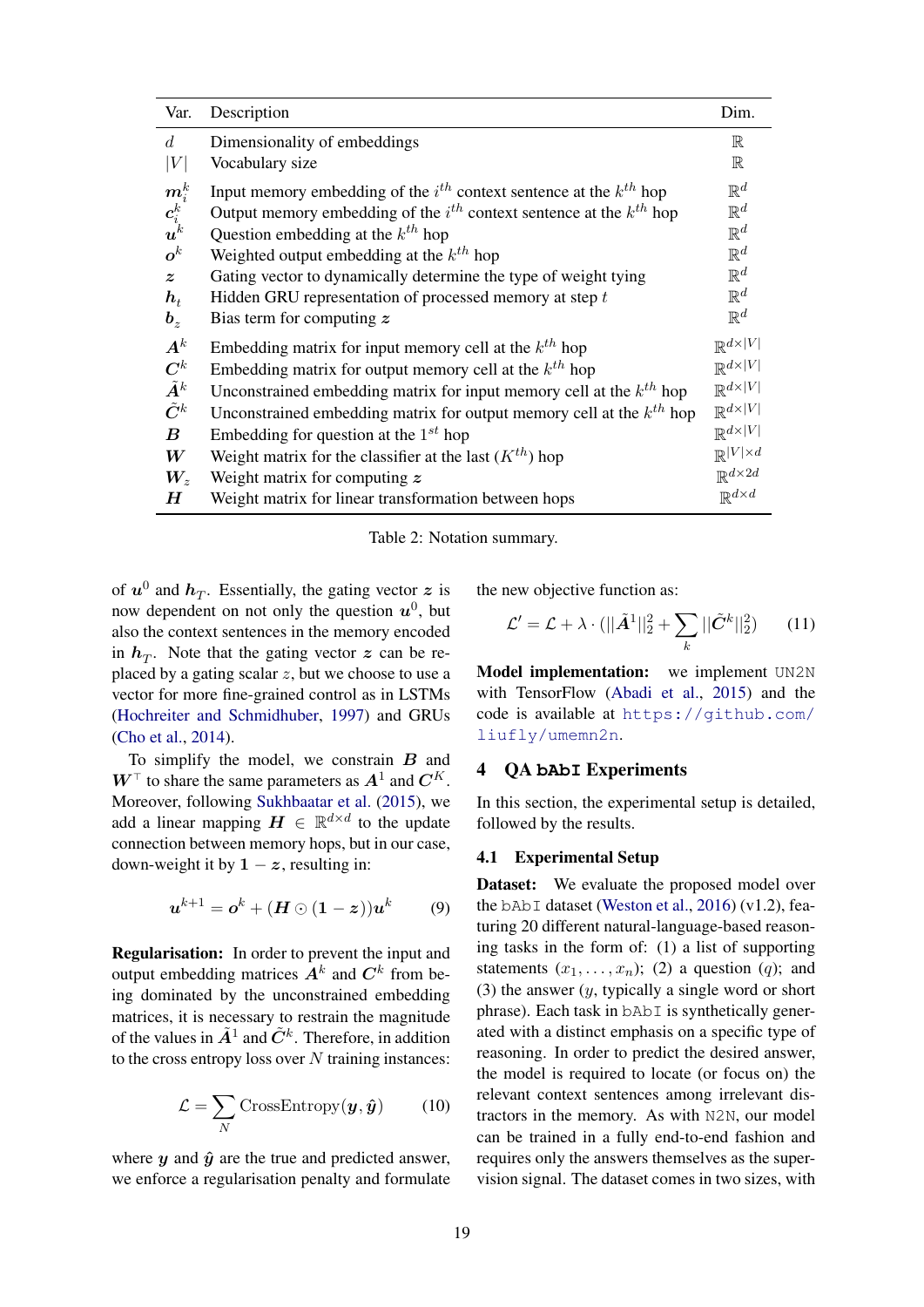|                          | N2N   |       |            |        |       |       |
|--------------------------|-------|-------|------------|--------|-------|-------|
| Task                     | ADJ   | LM    | <b>DMN</b> | $DMN+$ | GN2N  | UN2N  |
| 1: 1 supporting fact     | 100.0 | 100.0 | 100.0      | 100.0  | 100.0 | 100.0 |
| 2: 2 supporting facts    | 99.7  | 99.7  | 98.2       | 99.7   | 100.0 | 99.2  |
| 3: 3 supporting facts    | 90.7  | 97.9  | 95.2       | 98.9   | 95.5  | 95.5  |
| 4: 2 argument relations  | 100.0 | 100.0 | 100.0      | 100.0  | 100.0 | 100.0 |
| 5: 3 argument relations  | 99.4  | 99.2  | 99.3       | 99.5   | 99.8  | 99.3  |
| 6: yes/no questions      | 100.0 | 99.9  | 100.0      | 100.0  | 100.0 | 100.0 |
| 7: counting              | 96.3  | 98.0  | 96.9       | 97.6   | 98.2  | 98.9  |
| 8: lists/sets            | 99.2  | 99.1  | 96.5       | 100.0  | 99.7  | 99.5  |
| 9: simple negation       | 99.2  | 99.7  | 100.0      | 100.0  | 100.0 | 100.0 |
| 10: indefinite knowledge | 97.6  | 100.0 | 97.5       | 100.0  | 99.8  | 100.0 |
| 11: basic coreference    | 100.0 | 99.9  | 99.9       | 100.0  | 100.0 | 100.0 |
| 12: conjunction          | 100.0 | 100.0 | 100.0      | 100.0  | 100.0 | 100.0 |
| 13: compound coreference | 100.0 | 100.0 | 99.8       | 100.0  | 100.0 | 100.0 |
| 14: time reasoning       | 100.0 | 99.9  | 100.0      | 100.0  | 100.0 | 100.0 |
| 15: basic deduction      | 100.0 | 100.0 | 100.0      | 100.0  | 100.0 | 100.0 |
| 16: basic induction      | 99.6  | 48.2  | 99.4       | 54.7   | 100.0 | 99.9  |
| 17: positional reasoning | 59.3  | 81.4  | 59.6       | 95.8   | 72.2  | 90.7  |
| 18: size reasoning       | 93.3  | 94.7  | 95.3       | 97.9   | 91.5  | 99.4  |
| 19: path finding         | 33.5  | 97.7  | 34.5       | 100.0  | 69.0  | 84.0  |
| 20: agent's motivation   | 100.0 | 100.0 | 100.0      | 100.0  | 100.0 | 100.0 |
| Average                  | 93.4  | 95.8  | 93.6       | 97.2   | 96.3  | 98.3  |

Table 3: Accuracy (%) on the 20 bAb<sub>I</sub> 10k tasks for our proposed method (UN2N) and various benchmark methods. Bold indicates the best result for a given task.

either 1k or 10k training instances per task. In this work, we focus exclusively on the 10k version.<sup>3</sup>

Training Details: Following Sukhbaatar et al. (2015), we hold out  $10\%$  of the bAbI training set to form a development set. Position encoding and temporal encoding (with 10% random noise) are also incorporated into the model. Training is performed over 100 epochs with a batch size of 32 using the Adam optimiser (Kingma and Ba, 2015) with a learning rate of 0*.*005. Following Sukhbaatar et al. (2015), linear start is employed in all our experiments for the first 20 epochs. All weight parameters are initialised based on a Gaussian distribution with zero mean and  $\sigma = 0.1$ . Gradients with an  $\ell_2$  norm of 40 are divided by a scalar to have norm 40. Also following Sukhbaatar et al. (2015), we use only the most recent 50 sentences as the memory and set the number of memory hops to 3, the embedding size to 20, and  $\lambda$  to 0*.*001.

Consistent with other published results over bAbI (Sukhbaatar et al., 2015; Graves et al., 2016; Seo et al., 2017), we repeat training 30 times for each task, and select the model which performs best on the development set.

## 4.2 Results

The results on the 20 bAbI QA tasks are presented in Table 3. We benchmark against other memory network based models: (1) N2N with ADJ and LW (Sukhbaatar et al., 2015); (2) DMN (Kumar et al., 2016) and its improved version DMN+ (Xiong et al., 2016); and (3) GN2N (Liu and Perez, 2017).

Major improvements on the difficult tasks. The most noticeable performance gains are over tasks 16, 17 and 19 where, compared with the vanilla N2N, UN2N achieves much better results than the worst of ADJ and LW, surpassing both ADJ and LW in the case of tasks 17 and 18. This confirms the validity of the model.

<sup>&</sup>lt;sup>3</sup>We also conducted experiments on the 1k dataset but observed weak performance. We suspect that this is largely due to overfitting given the added complexity of UN2N compared with N2N.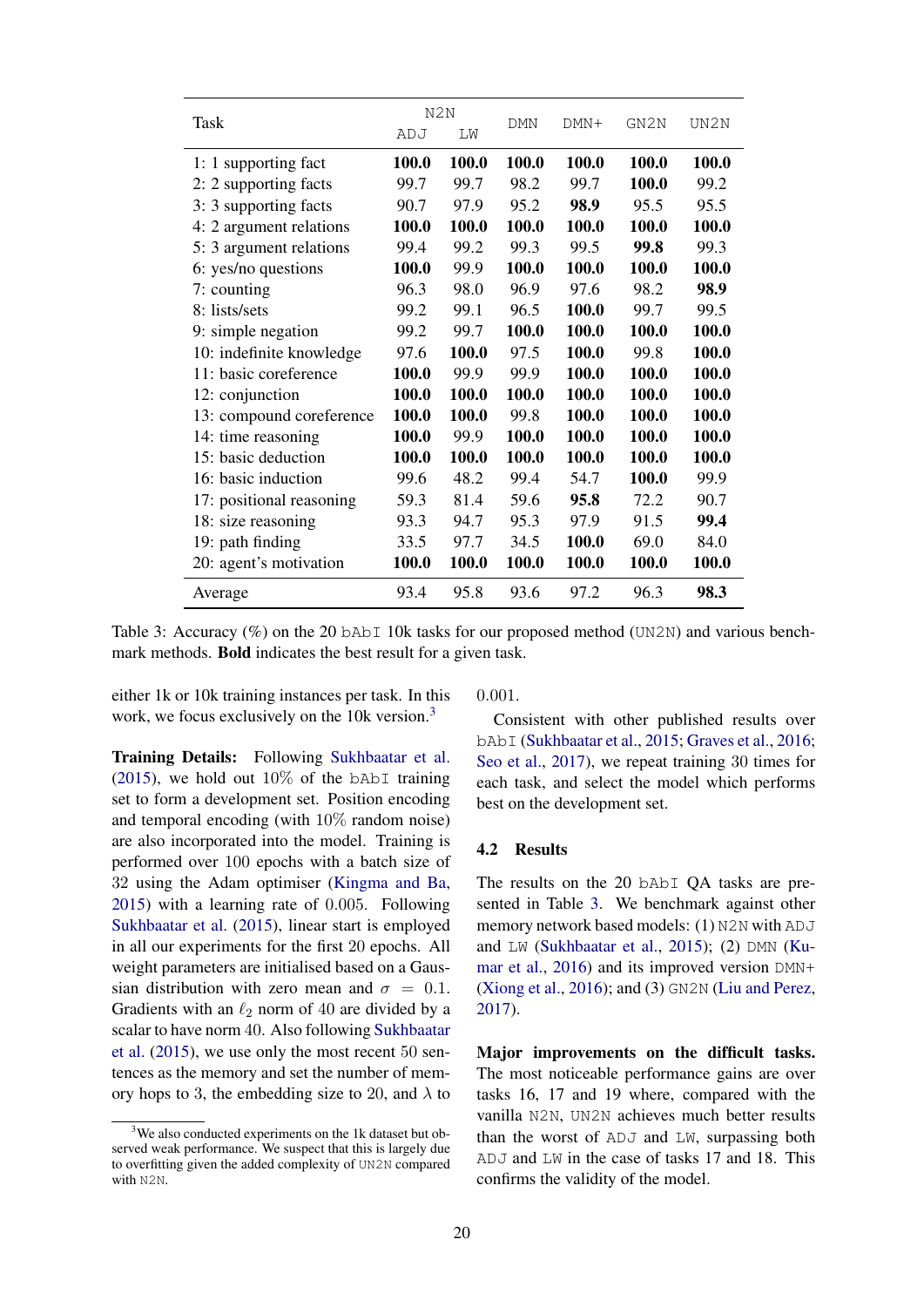**UN2N** maintains equally competitive performance on the other tasks. Our unified weight tying scheme does not degrade performance on the less challenging tasks.

Best performing memory network on **bAbI** 10k. UN2N achieves the best combined results over bAbI 10k, superior to the previous top model DMN+ where two GRUs are employed to process the memory at sentence and hop level; there is a particularly big improvement on task 16 (UN2N  $= 99.9$  vs. DMN+ = 54.7). It is worth noting that UN2N achieves this with a much smaller embedding size  $d = 20$  compared to 80 in DMN+.

Comparison with the state-of-the-art. Seo et al. (2017) report a higher overall score (99.3) for a deep learning model which is unrelated to memory networks and thus not immediately comparable with this work. It should also be noted that their model is based on embeddings of size  $d = 200$ , much larger than UN2N's 20, and that when their model is restricted to an embedding size of  $d = 50$ , the reported result is 96.8, lower than ours with  $d = 20$ .

## 5 Dialog **bAbI** Experiments

In addition to the experiments on the natural language-based QA bAbI dataset in Section 4, we conduct further experiments on a goal-oriented, dialog-based dataset: Dialog bAbI (Bordes and Weston, 2016).

### 5.1 Experimental Setup

Dataset: In this work, we employ a collection of goal-oriented dialog tasks, Dialog bAbI, all in a restaurant reservation scenario, developed by Bordes and Weston (2016), consisting of 6 categories each with a specific focus on tasking on aspect of an end-to-end dialog system: 1. issuing API calls, 2. updating API calls, 3. displaying options, 4. providing extra-information, 5. conducting full dialogs (the aggregation of the first 4 tasks), 6. Dialog State Tracking Challenge 2 corpus (DSTC-2). Task 1-5 are generated synthetically in the form of conversation between a user and a bot with entities drawn from a knowledge base with facts defining restaurants and their associated properties (e.g., location and price range, 7 properties in total). Starting with a request from the user, a dialog proceeds with subsequent and alternating user-bot utterances. The bot (or system)

needs to figure out the user intention and answer (or react) accordingly. A separate collection of test sets, with entities not occurring in the training set, have also been developed to evaluate the ability of the bot to deal with out-of-vocabulary (OOV) items. Task 6 is based on and derived from the second Dialog State Tracking Challenge (Henderson et al., 2014) with real human-bot conversations.

Training Details: Following the works of (Bordes and Weston, 2016) and (Liu and Perez, 2017), we frame the task in the same fashion: at the *t*-th time step, the preceding sequence of utterances,  $c_1^u, c_1^r, c_2^u, c_2^r, \ldots, c_{t-1}^u, c_{t-1}^r$  (alternating between the user request, denoted  $c_i^u$  and the system response, denoted  $c_i^r$ ), is stored in the memory as  $m_i$  and  $c_i$ . Taking the memory as contextual evidence, the goal of the model is to offers an answer  $c_t^r$  (the bot utterance at time *t*) to the question  $c_t^u$ (the user utterance at time *t*).

It is important to notice that the answers in this dataset may no longer be a single but can be comprised of multiple ones. Following (Bordes and Weston, 2016), we replace the final prediction step in Equation (4) with:

$$
\hat{\boldsymbol{a}} = \text{softmax}(\boldsymbol{u}^\top \boldsymbol{W}' \boldsymbol{\Phi}(\boldsymbol{y}_1), \dots, \boldsymbol{u}^\top \boldsymbol{W}' \boldsymbol{\Phi}(\boldsymbol{y}_{|C|}))
$$

where  $W' \in \mathbb{R}^{d \times |V|}$  is the weight parameter matrix for the model to learn,  $\mathbf{u} = \mathbf{o}^K + \mathbf{u}^K$  (*K* is the total number of hops),  $y_i$  is the  $i^{\text{th}}$  response in the candidate set *C* such that  $y_i \in C$ , |*C*| the size of the candidate set, and  $\Phi(\cdot)$  a function which maps the input text into a bag of dimension  $|V|$ .

Additionally, we also append several key features to  $\Phi$ , following (Bordes and Weston, 2016) and (Liu and Perez, 2017). First, we mark the identity of the speaker of a given utterance (either user or bot). Second, we extend  $\Phi$  by 7 additional features, one for each of the 7 properties associated with a restaurant. Each of these 7 features indicates whether there are any exact matches between words in the candidate and those in the question or memory. We refer to these 7 features as the *match* features.

In terms of the training procedure, experiments are carried out with the same configuration as described in Section 4.1. As a large variance can be observed due to how sensitive memory-based models are to parameter initialisation, following (Sukhbaatar et al., 2015) and (Liu and Perez, 2017), we repeat each training 10 times using the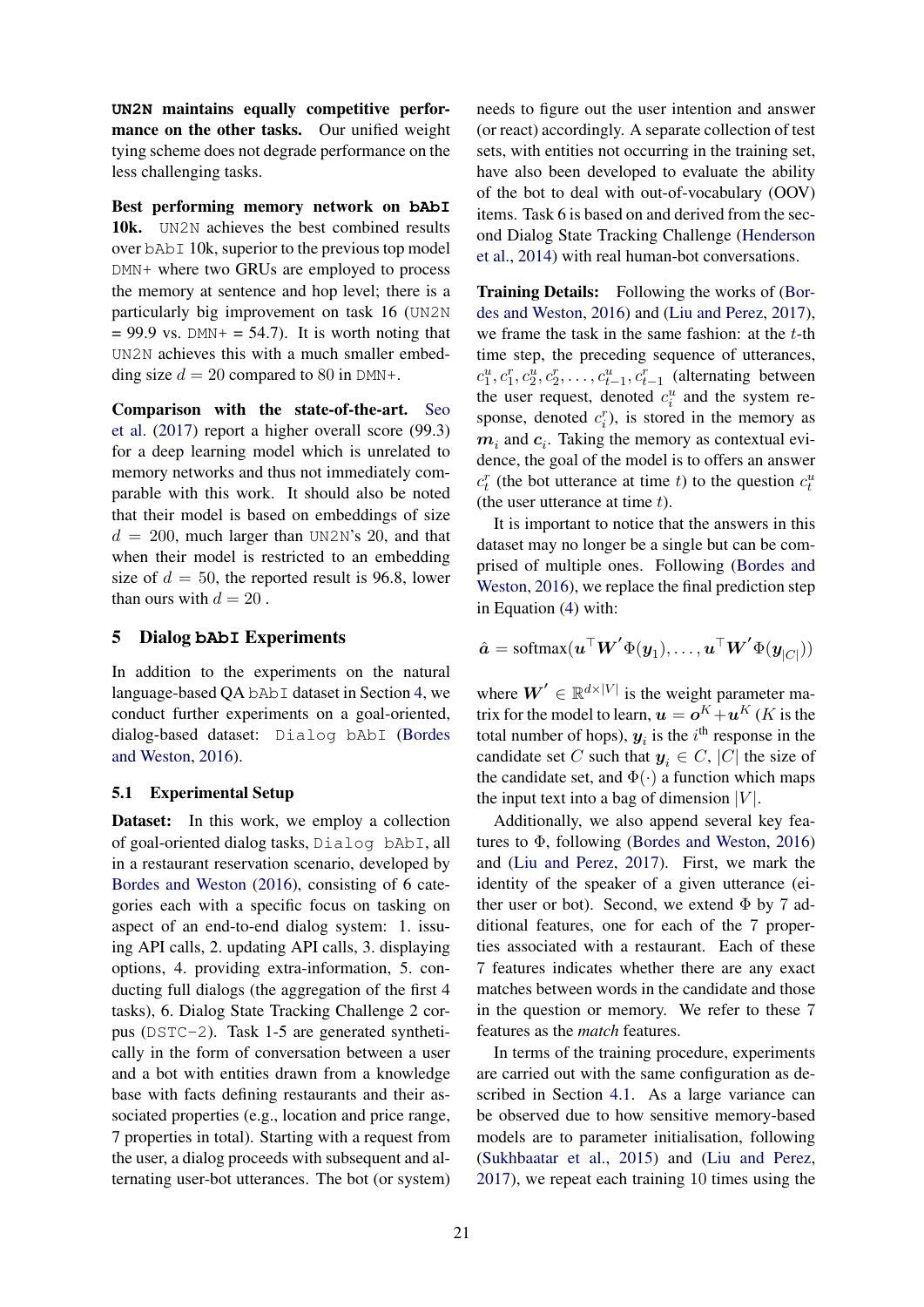| Task                                           | -match               |                |                | +match               |                       |                |
|------------------------------------------------|----------------------|----------------|----------------|----------------------|-----------------------|----------------|
|                                                | N2N                  | GN2N           | UN2N           | N2N                  | GN2N                  | UN2N           |
| 1. Issuing API calls                           | 99.9<br><b>100.0</b> | 100.0<br>100.0 | 100.0<br>100.0 | 100.0<br>98.3        | 100.0<br><b>100.0</b> | 100.0<br>100.0 |
| 2. Updating API calls<br>3. Displaying options | 74.9                 | 74.9           | 74.9           | 74.9                 | 74.9                  | 74.9           |
| 4. Providing information<br>5. Full dialogs    | 59.5<br>96.1         | 57.2<br>96.3   | 57.2<br>99.2   | <b>100.0</b><br>93.4 | 100.0<br>98.0         | 100.0<br>99.4  |
| Average                                        | 86.1                 | 85.7           | 86.3           | 93.3                 | 94.6                  | 94.9           |
| 1. (OOV) Issuing API calls                     | 72.3                 | 82.4           | 83.0           | 96.5                 | 100.0                 | 100.0          |
| 2. (OOV) Updating API calls                    | 78.9                 | 78.9           | 78.9           | 94.5                 | 94.2                  | 94.4           |
| 3. (OOV) Displaying options                    | 74.4                 | 75.3           | 75.2           | 75.2                 | 75.1                  | 75.3           |
| 4. (OOV) Providing information                 | 57.6                 | 57.0           | 57.0           | 100.0                | 100.0                 | 100.0          |
| 5. (OOV) Full dialogs                          | 65.5                 | 66.7           | 67.8           | 77.7                 | 79.4                  | 79.5           |
| Average                                        | 69.7                 | 72.1           | 72.4           | 88.8                 | 89.7                  | 89.8           |
| 6. Dialog state tracking 2                     | 41.1                 | 47.4           | 42.4           | 41.0                 | 48.7                  | 42.9           |

Table 4: Per-response accuracy on the Dialog bAbI tasks. N2N: (Bordes and Weston, 2016). GN2N: (Liu and Perez, 2017). +match suggests the use of the *match* features in Section 5.1. Bold indicates the best result in each group (with or without the *match* features) for a given task.

same hyper-parameters and choose the best system based on validation performance.

#### 5.2 Results

The results on the Dialog bAbI tasks are shown in Table 4. In terms of baselines, we benchmark against other memory network-based models:<sup>4</sup> (1) N2N (Sukhbaatar et al., 2015); and (2) GN2N (Sukhbaatar et al., 2015). While the results of GN2N is achieved with ADJ, the type of weight tying for N2N is not reported in (Bordes and Weston, 2016).

Improvements on task 5. It can be observed that UN2N offers consistent performance boost on task 5 across all experiments settings, especially in the non-OOV group. Given that task 5 is the aggregation of the first 4 tasks, the performance increase suggests that the hybrid weight-tying mechanism in UN2N is better capable of coping with tasks of various nature.

Equally competitive performance on task 1-4. UN2N achieves comparable, if not slightly better in some cases, performance on task 1-4.

Performance on task 6. Compared to N2N, UN2N improves the performance consistently with or without the match features. In contrast to GN2N, however, this is not the case. The cause for this performance gap requires further investigation and we leave this exercise for future work.

## 6 Analysis

To gain a better understanding of what the model has learned, we visualise the gating vectors *z* trained on the difficult bAbI tasks (i.e., 3, 16, 17 and 19), in the form of a 2-d PCA scatter plot in Figure 3. Four distinct clusters, representing the 4 different tasks, are easily identifiable. Moreover, it can be observed that tasks 3, 17 and 19 are rather close, reflecting the fact that LW performs better than ADJ over these three tasks. That is, Figure 3 is further evidence that our model dynamically learns the best weight tying method for a given task.

## 7 Conclusion

In this paper, we have presented UN2N, a model based on N2N with a unified weight tying scheme and demonstrated the effectiveness of the proposed method on a set of natural-language-based reasoning and dialog tasks.

<sup>4</sup> Seo et al. (2017) report a higher accuracy on Dialog bAbI. However, their model, based on RNNs, is rather different from memory networks and therefore deemed not immediately comparable and unrelated to the goal of this work: improving memory network-based models.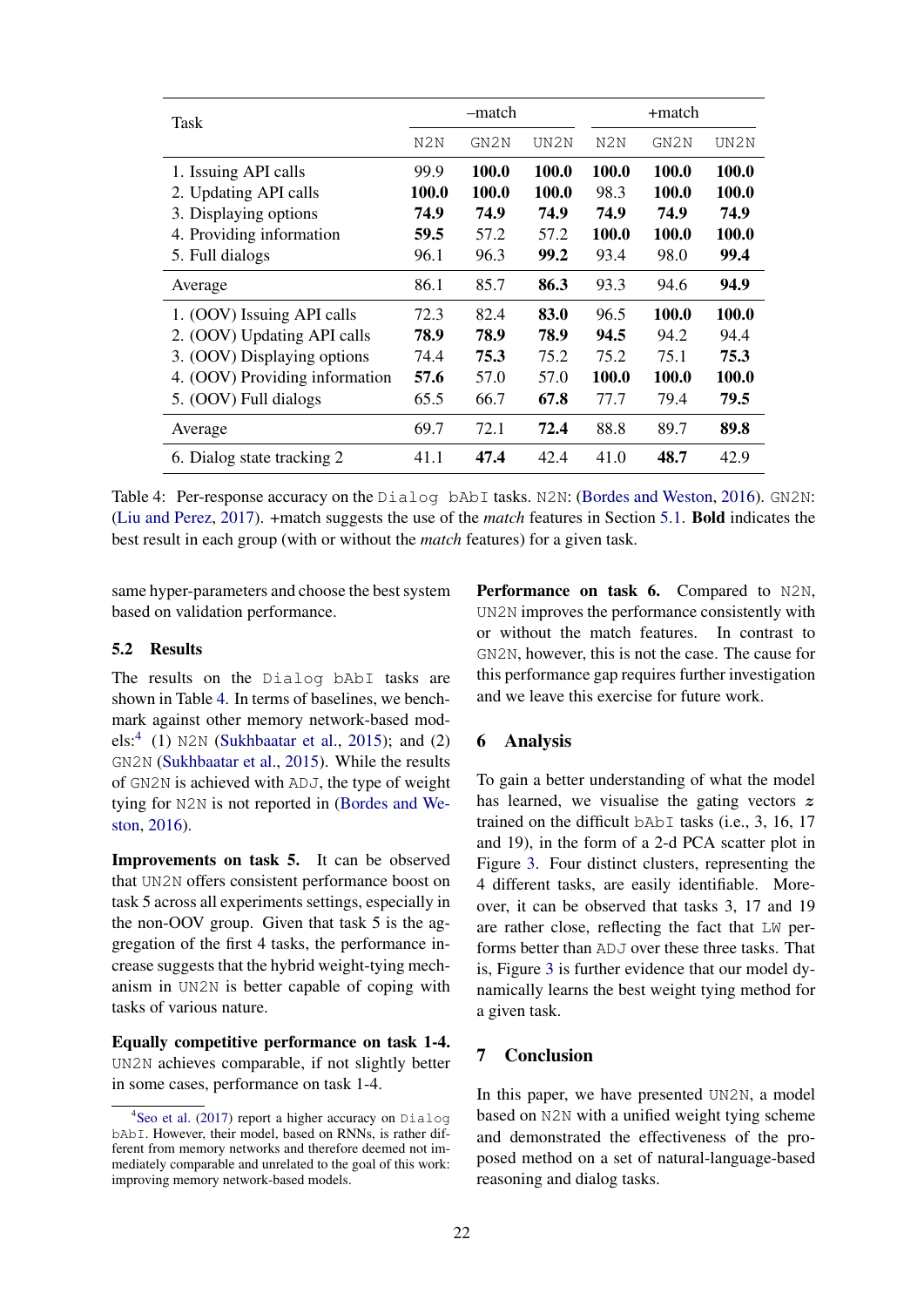

Figure 3: PCA scatter plot of the gating vectors *z* over tasks 3, 16, 17 and 19.

## Acknowledgments

We thank the anonymous reviewers for their valuable feedback, and gratefully acknowledge the support of Australian Government Research Training Program Scholarship. This work was also supported in part by the Australian Research Council.

### References

- Martín Abadi, Ashish Agarwal, Paul Barham, Eugene Brevdo, Zhifeng Chen, Craig Citro, Greg S. Corrado, Andy Davis, Jeffrey Dean, Matthieu Devin, Sanjay Ghemawat, Ian Goodfellow, Andrew Harp, Geoffrey Irving, Michael Isard, Yangqing Jia, Rafal Jozefowicz, Lukasz Kaiser, Manjunath Kudlur, Josh Levenberg, Dan Mané, Rajat Monga, Sherry Moore, Derek Murray, Chris Olah, Mike Schuster, Jonathon Shlens, Benoit Steiner, Ilya Sutskever, Kunal Talwar, Paul Tucker, Vincent Vanhoucke, Vijay Vasudevan, Fernanda Viegas, Oriol Vinyals, Pete ´ Warden, Martin Wattenberg, Martin Wicke, Yuan Yu, and Xiaoqiang Zheng. 2015. TensorFlow: Large-scale machine learning on heterogeneous systems. Software available from tensorflow.org. https://www.tensorflow.org/.
- Dzmitry Bahdanau, Kyunghyun Cho, and Yoshua Bengio. 2014. Neural machine translation by jointly learning to align and translate. In *Proceedings of the 3rd International Conference on Learning Representations (ICLR 2015)*. San Diego, USA.
- Antoine Bordes and Jason Weston. 2016. Learning end-to-end goal-oriented dialog. *arXiv preprint arXiv:1605.07683* .
- Kyunghyun Cho, Bart Van Merrienboer, Dzmitry Bah- ¨ danau, and Yoshua Bengio. 2014. On the properties of neural machine translation: Encoder-decoder approaches. In *Proceedings of SSST-8, Eighth Workshop on Syntax, Semantics and Structure in Statistical Translation*. Doha, Qatar, pages 103–111.
- Alex Graves, Abdel-rahman Mohamed, and Geoffrey Hinton. 2013. Speech recognition with deep recurrent neural networks. In *2013 IEEE International Conference on Acoustics, Speech and Signal Processing (ICASSP 2013)*. Vancouver, Canada, pages 6645–6649.
- Alex Graves, Greg Wayne, and Ivo Danihelka. 2014. Neural Turing machines. *arXiv preprint arXiv:1410.5401* .
- Alex Graves, Greg Wayne, Malcolm Reynolds, Tim Harley, Ivo Danihelka, Agnieszka Grabska-Barwińska, Sergio Gómez Colmenarejo, Edward Grefenstette, Tiago Ramalho, John Agapiou, et al.<br>2016. Hybrid computing using a neural net-Hybrid computing using a neural network with dynamic external memory. *Nature* 538(7626):471–476.
- Kaiming He, Xiangyu Zhang, Shaoqing Ren, and Jian Sun. 2016. Deep residual learning for image recognition. In *the 29th IEEE Conference on Computer Vision and Pattern Recognition (CVPR 2016)*. Las Vegas, USA.
- Matthew Henderson, Blaise Thomson, and Jason D. Williams. 2014. The second dialog state tracking challenge. In *Proceedings of the 15th Annual Meeting of the Special Interest Group on Discourse and Dialogue (SIGDIAL 2014)*. Philadelphia, USA, pages 263–272.
- Sepp Hochreiter and Jürgen Schmidhuber. 1997. Long short-term memory. *Neural computation* 9(8):1735–1780.
- Yoon Kim. 2014. Convolutional neural networks for sentence classification. In *Proceedings of the 2014 Conference on Empirical Methods in Natural Language Processing (EMNLP 2014)*. Doha, Qatar.
- Diederik Kingma and Jimmy Ba. 2015. Adam: A method for stochastic optimization. In *Proceedings of the 3th International Conference on Learning Representations (ICLR 2015)*. San Diego, USA.
- Ankit Kumar, Ozan Irsoy, Jonathan Su, James Bradbury, Robert English, Brian Pierce, Peter Ondruska, Ishaan Gulrajani, and Richard Socher. 2016. Ask me anything: Dynamic memory networks for natural language processing. In *Proceedings of the 33rd International Conference on Machine Learning (ICML 2016)*. New York, USA.
- Fei Liu and Julien Perez. 2017. Gated end-to-end memory networks. In *Proceedings of the 15th Conference of the European Chapter of the Association for Computational Linguistics (EACL 2017)*. Valencia, Spain, pages 1–10.
- Jack Rae, Jonathan J Hunt, Ivo Danihelka, Timothy Harley, Andrew W Senior, Gregory Wayne, Alex Graves, and Tim Lillicrap. 2016. Scaling memoryaugmented neural networks with sparse reads and writes. In *Proceedings of Advances in Neural Information Processing Systems (NIPS 2016)*. Barcelona, Spain, pages 3621–3629.